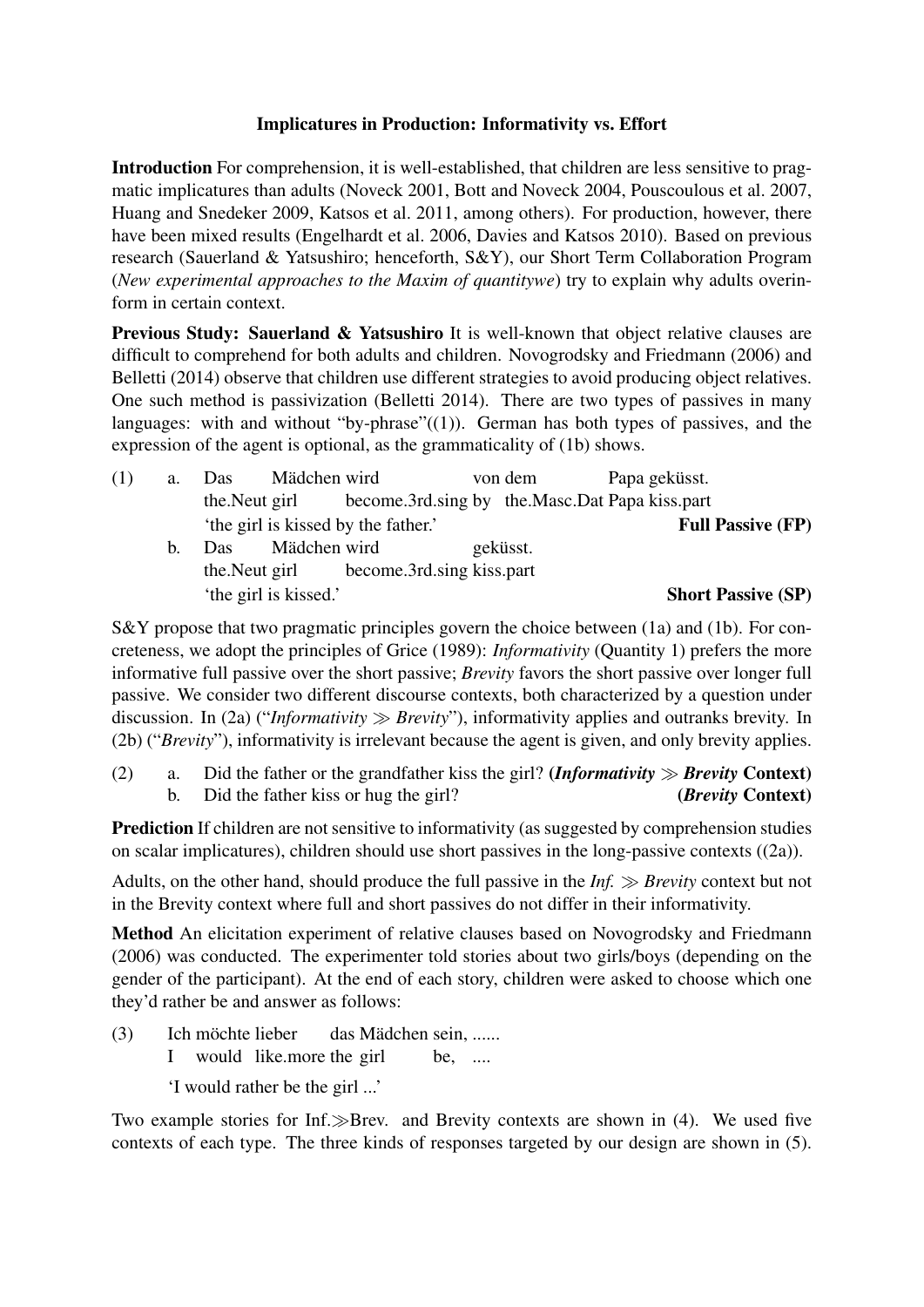The children were expected to produce passive sentences with high frequency because object relative clauses are difficult for 5-year-olds (Novogrodsky and Friedmann 2006).

- (4) a. an example of Inf.  $\gg$  Brevity context: *The father kisses one girl, and the grandpa kisses one girl. Which girl would you rather be? Start with, 'I'd rather be the girl . . . '*.
	- b. an example of Brevity context: *The father hugs one girl and the father kisses one girl. Which girl would you rather be? Start with, 'I'd rather be the girl . . . '*
- (5) a. the girl that the mother kissed (object relative clause)
	- b. the girl that was kissed by the mother (full passive)
		- c. the girl that was kissed (short passive)

Subjects A total of 20 adults and 20 monolingual German speaking children (5;1–5;11, mean  $= 5;6, 9$  girls, 11 boys) living in Berlin participated in this study.

responses and 200 adult-responses were collected. 51 child-responses and 121 adultresponses had a passive form. The graph in (6) shows for both groups the percentage (6) of short passives used out of all passives in the two contexts. As predicted, the adults produced short passives only in the *Brevity*context (Fisher's exact test [FET]:  $p < 0.05$ ) showing the expected effect of informativity. The children also show sensitivity to *informativity* (FET:  $p < 0.05$ ), however, they produced some under-informative short passives. There was a significant difference between children and adults (chi-square with pooling,  $p = .021$ , which refutes the null hypothesis and shows that children exhibit lower sensitivity to informativity that adults. Most surprisingly, children showed a significantly stronger preference for the short passive in the *brevity*context than adults (FET:  $p = 0.026$ ). Engelhardt et al. (2006) show that adults are not

## Goal of the project

- Replicate the result in English, using Mechanical Turk.
- The original study used awkward phrasing (repetition of *Papa*, for example), and check whether this contributed to overinforming.
- Use Rating study: We will check whether the speakers punish the overinformativeness of by-phrase in *Brevity* context in comprehension, and use Rating study.

Results and Discussion: A total of 200 child-highly sensitive to *brevity*. Our results indicate that children show higher sensitivity to *brevity* than adults.

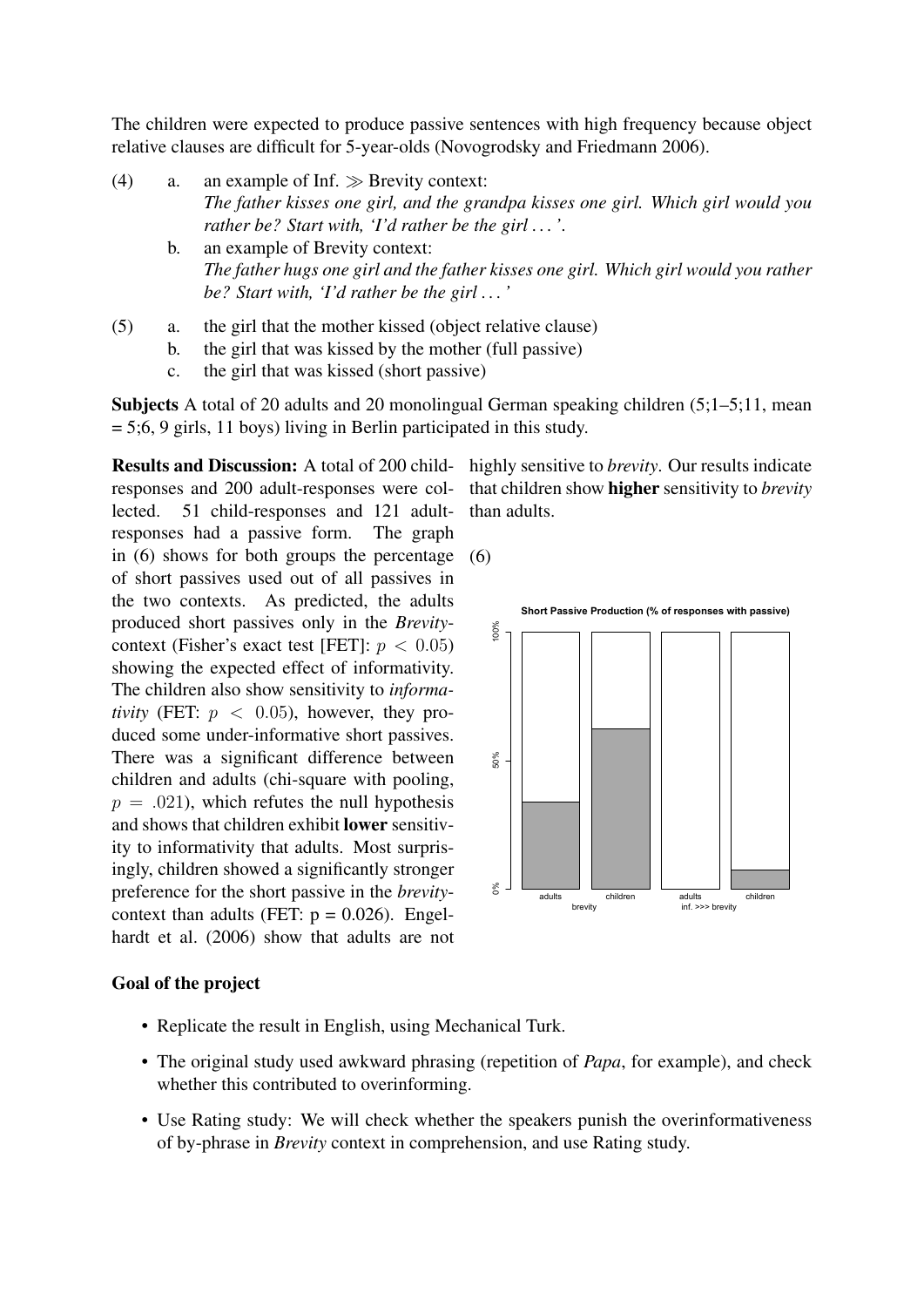## References

1739.

Bott L, I Noveck: 2004, *J Mem Lang* 51, 437–457. Engelhardt P E, et al.: 2006, *J Mem Lang* 54, 554–573. Friedmann N, A Belletti, L Rizzi: 2009, *Lingua* 119, 67–88. Grice P: 1989, *Studies in the Way of Words*. Harvard UP, Cambridge, Mass. Huang Y T, J Snedeker: 2009, *Develop Psych* 45, 1723– Huang Y T, J Snedeker: 2011, *Lang & Cog Proc* 26, 1161–1172. Katsos N et al.: 2011, *Cognition* 119, 43–57. Noveck I: 2001, '*Cognition* 78, 165–188. Novogrodsky R, N Friedmann: 2006, Adv. Speech–Lang Path 8: 364–375. Pouscoulous N et al.: 2007, *Lang Acq* 14, 347–375.